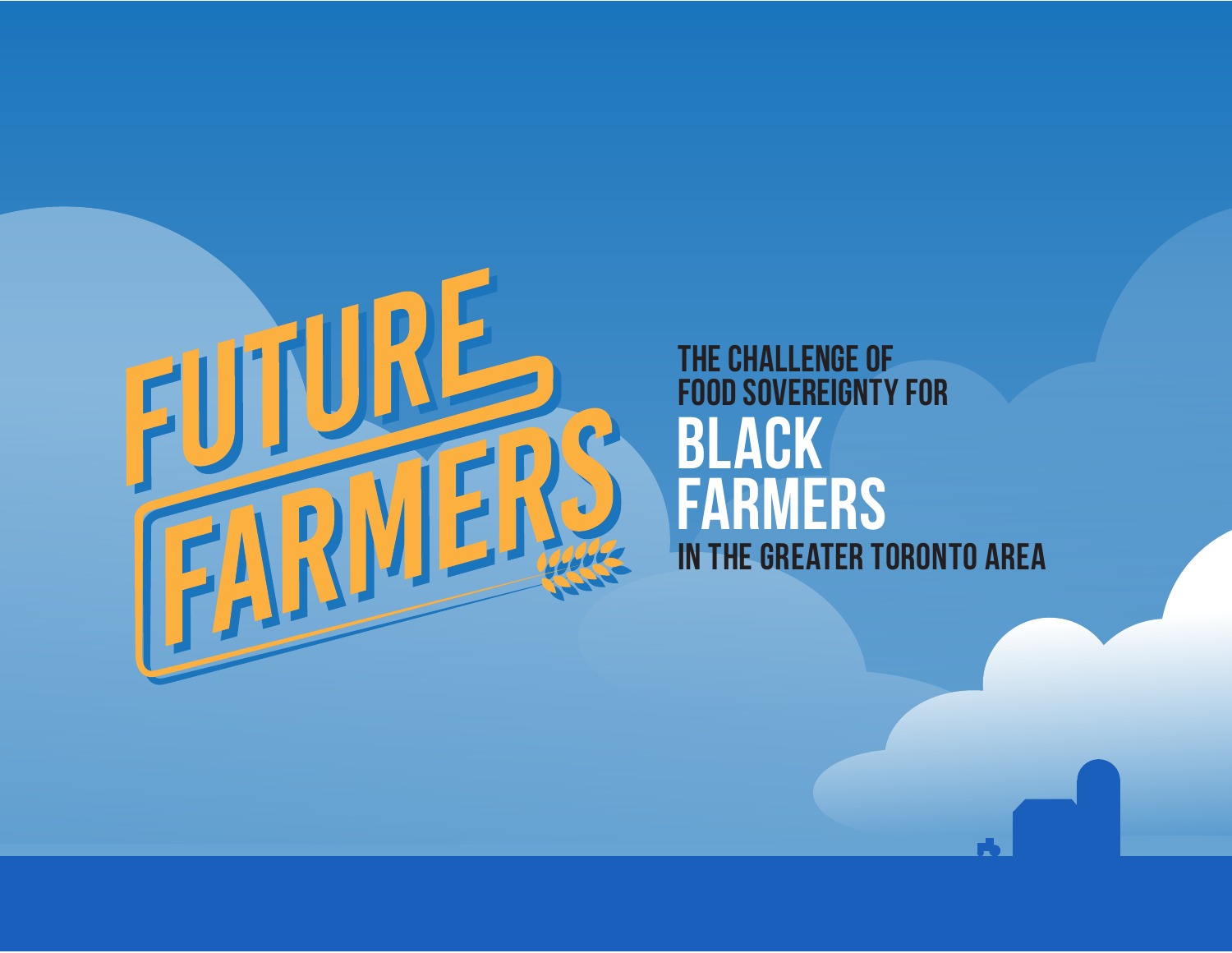# **SETTLER COLONIALISM, WHITE SUPREMACY AND CAPITALISM**

HAVE CREATED AN OPPRESSIVE SYSTEM FOR BLACK CANADIANS IN ACHIEVING FOOD SOVEREIGNTY.



**Black** Canadians live in Ontario **52.4 %**

Black Canadians live in the GTA **75.2 %**

Yet, there is still a major lack of access to healthy and cultural foods.

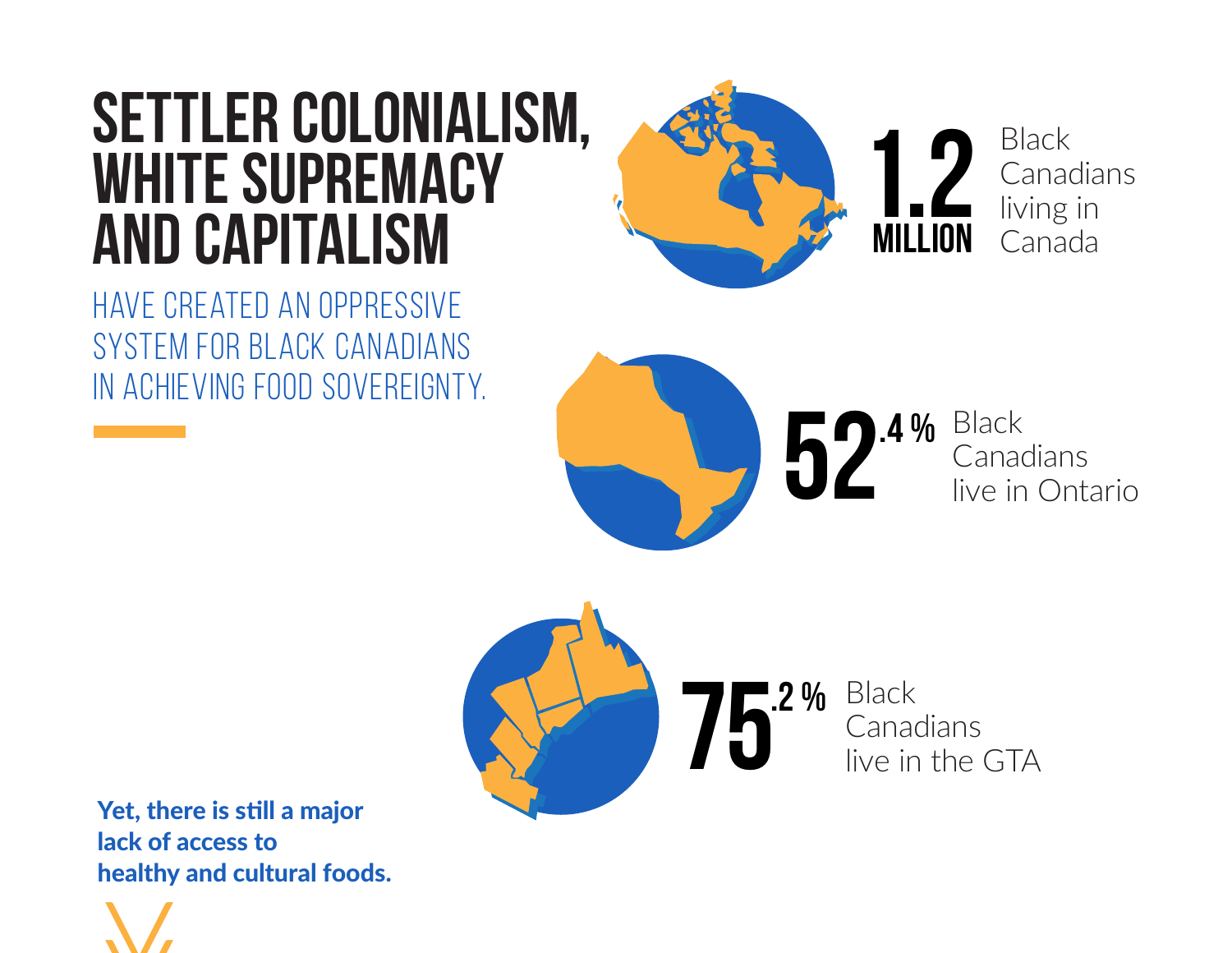

# PROBLEM 1: **LAND OWNERSHIP & ACCESS** TO LAND IN THE GTA

- Currently no specific funding granted for new farm ventures in Ontario
- From 2011-2016 Ontario saw a 40% increase in \$/acre

#### **BLACK CREEK COMMUNITY FARM**

Only black-owned farm in the GTA, 3.2 hectares in size

#### **AVERAGE FARM IN ONTARIO**

As of 2016, avg. farm in Ontario was 249 hectares in size

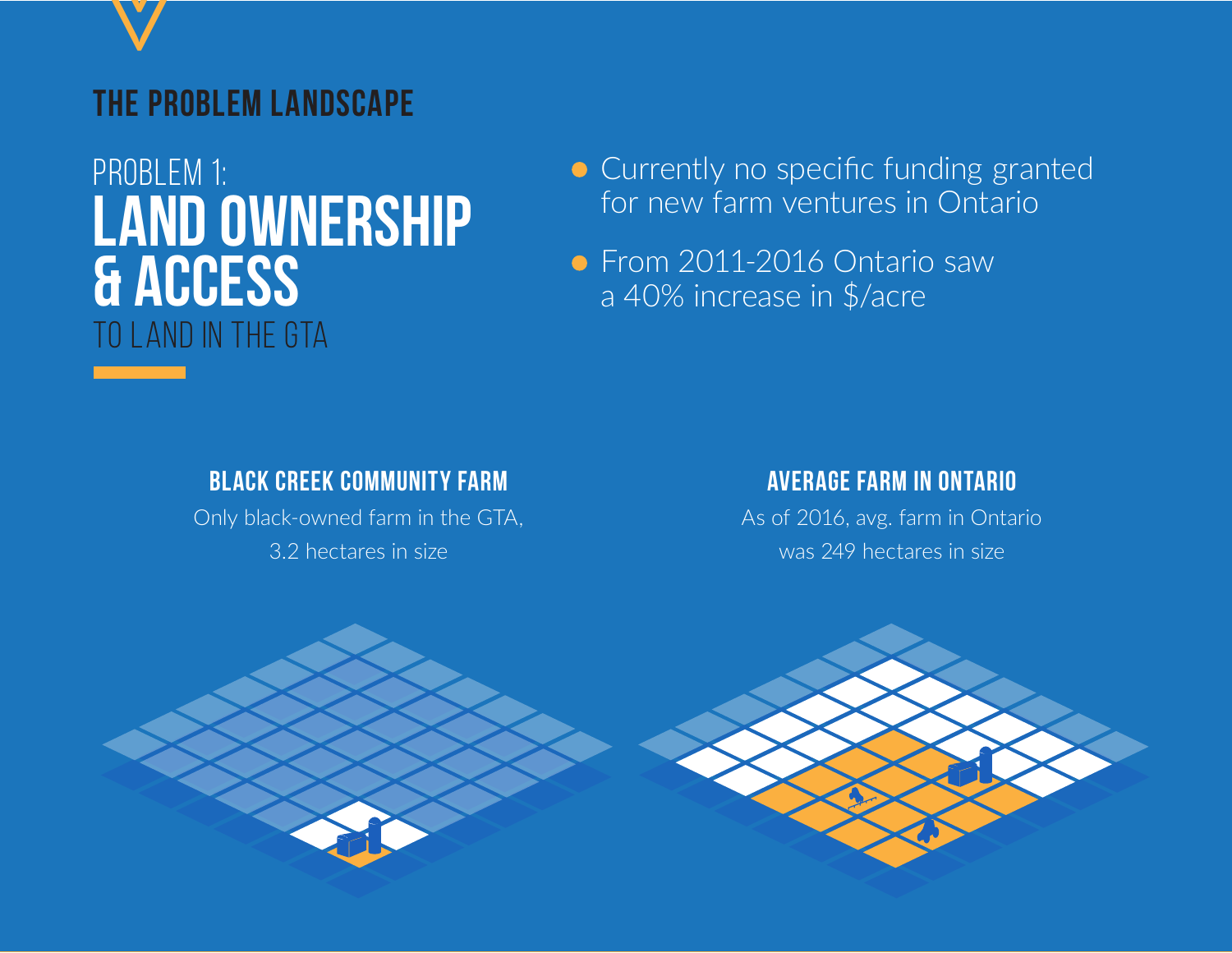### **THE PROBLEM LANDSCAPE**

## **HISTORICAL & PRESENT DAY EXPLOITATION** OF BLACK CANADIAN LABOUR IN FOOD PRODUCTION PROBLEM 2:

?

Intergenerational trauma caused by slavery contributes to a reluctance for Black Canadians to engage in farming

STARK GAPS IN HISTORY SPEAK TO HOW BLACK FARMERS ARE SOCIALLY AND CULTURALLY AS MINORITY AMONG CANADIAN FARMERS AND THE LACK OF REPRESENTATION AND PARTICIPATION IN DECISION MAKING.

**— ABENA OFFEH-GYIMAH, CEO OF ADDABLOOMS**



Generally, there is a lack of representation among urban farmers in the GTA that reflect the identities of Black Canadians

*...Rather...*



Black Canadians are often employed within laborious and precarious roles in farming

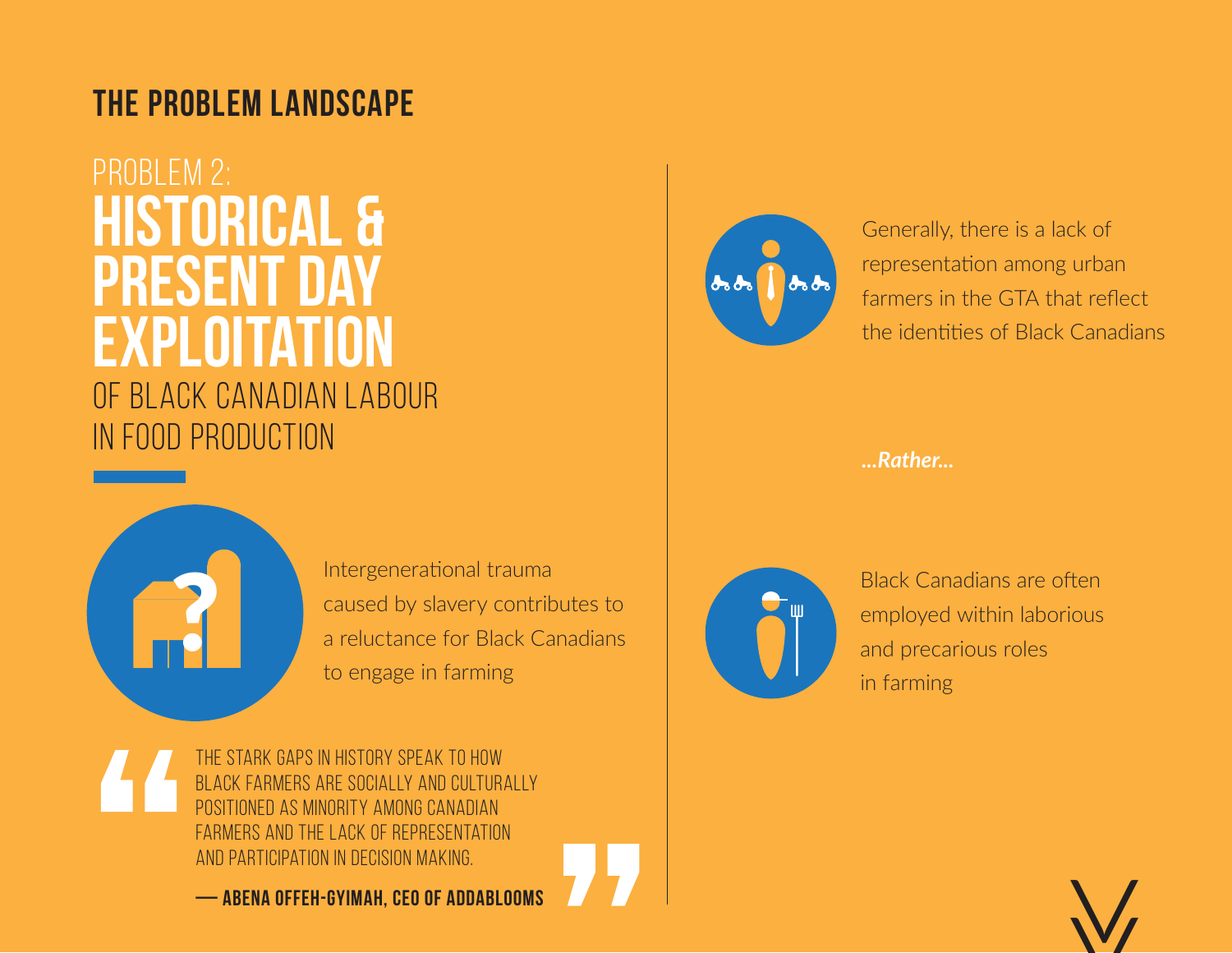### **THE PROBLEM LANDSCAPE**

# **LACK OF ACCESS TO & PRODUCTION** PROBLEM 3:

OF ETHNO-CULTURAL VEGETABLES OR ECVS (EX; PAPAYA AND OKRA)

The current supply chain results in increased cost of ECVs:



The ideal supply chain would localize the production and minimize costs:





**STATS 20.4 %** of Black Canadian households experience However, Black Canadians living food insecurity (i.e lack access to affordable in the GTA spend an average of  $\bullet$ of Black Canadian households experience food insecurity (i.e lack access to affordable and healthy foods).

However, Black Canadians living in the GTA spend an average of



 $\mathbf{V}$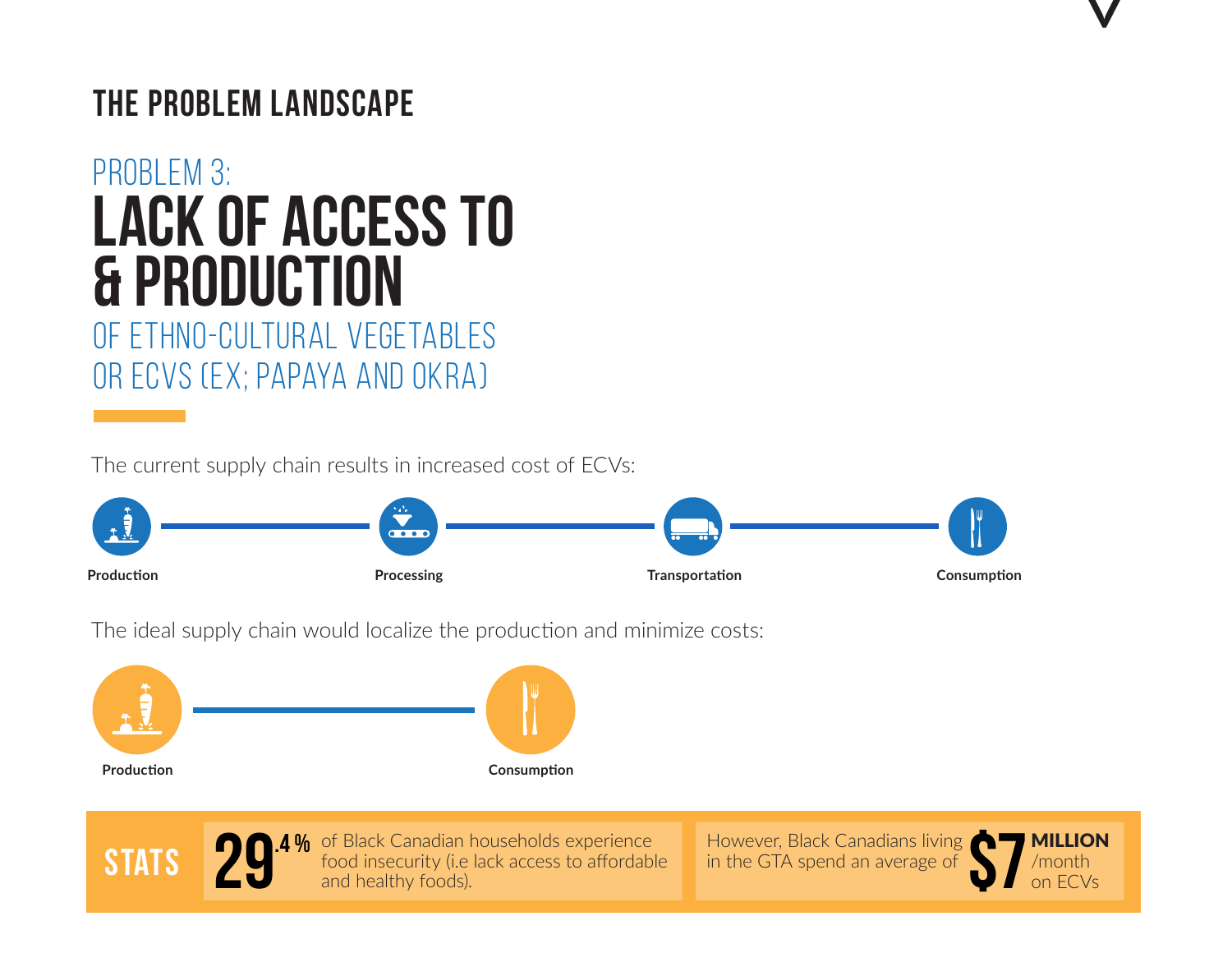### **THE SOLUTIONS LANDSCAPE**

## **COLLABORATIVE FOOD SYSTEMS PLANNING** WITH MUNICIPAL GOVERNMENTS SOLUTION 1:



Educate, support local initiatives, enact policies, and develop programs that can shape the local food system and respond to the specific needs of their citizens.

Work on community food system planning: the integration of food system considerations into community project, planning process, and policy development, with the goal of improving a community's food system.

#### **EXAMPLES OF COMMUNITY FOOD SYSTEM PLANNING PROJECTS**

#### COMMUNITY SUPPORTED AGRICULTURE AND THE ONTARIO CSA DIRECTORY

A type of cooperative where community members buy a share in a farm's harvest, and may also be engaged in farm labour. In Ontario, there is an online directory that lists farmers who offer weekly, freshly picked farm-raised food boxes to members within their CSA.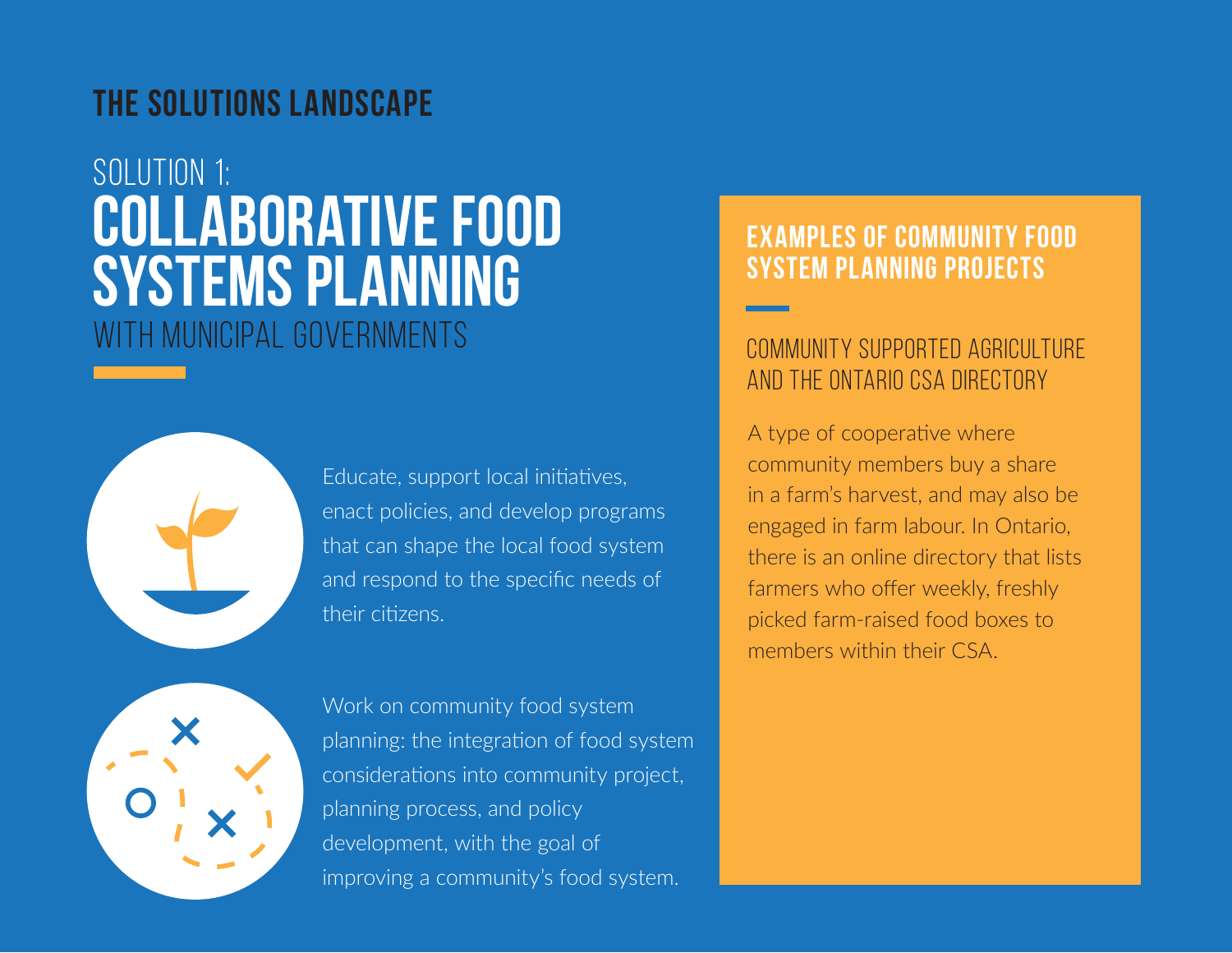### **THE SOLUTIONS LANDSCAPE**

## **MOBILIZING BLACK CANADIANS** FOR COLLECTIVE ACTION IN THE FOOD SOVEREIGNTY SOLUTION 2:



Efforts to mobilize communities creates a commitment to build a collective movement for food sovereignty by forging alliances and extending solidarity.



The United Nations has declared 2014-2024 as the International Decade for the People of African Descent, as a way to provide a solid framework for actors to collaboratively take effective measures for the implementation of activities in the spirit of recognition and justice.

**This recognition can be used as an opportunity to mobilize food sovereignty activists, and to honour heritage of the community as food producers.**

#### **EXAMPLE** ADINKRA FARM

Adinkra Farm is led by community members and acts as a place to reclaim, build, and grow a sustainable community, and is based on the Adinkra symbol (Boa Me Na Me Mmoa Wo) that describes cooperation and interdependence as central to the formation of community. Community members are invited to participate in renovation and refurbishment projects to reclaim the existing property. Examples include building new indoor and outdoor spaces or cultivating the land to grow produce to support secure food sources.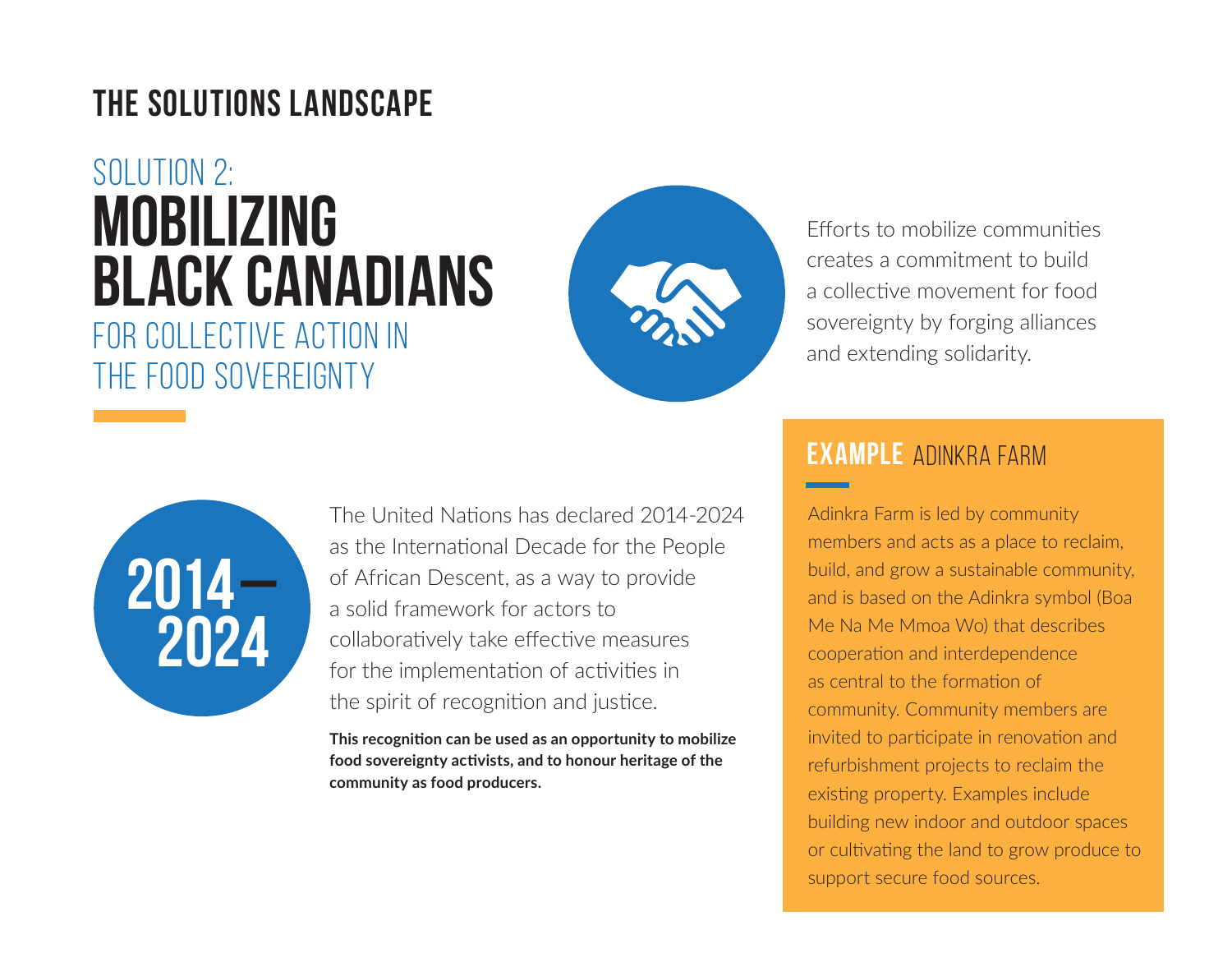# **GAPS & LEVERS FOR CHANGE**

Financial and

Legislative Support

Acknowledgement and Research

Institutional research on the barriers and experiences of Black farmers in the GTA

Provide research funding for Black scholars to perform research on the number of Black farmers in the GTA

Provincial government assistance in creating land ownership programs and funding opportunities

### **GAP LEVER OF CHANGE EXAMPLE**

Allocating a part of the provincial budget to providing seed funding for Black farmers in the Greater Toronto Area (GTA)